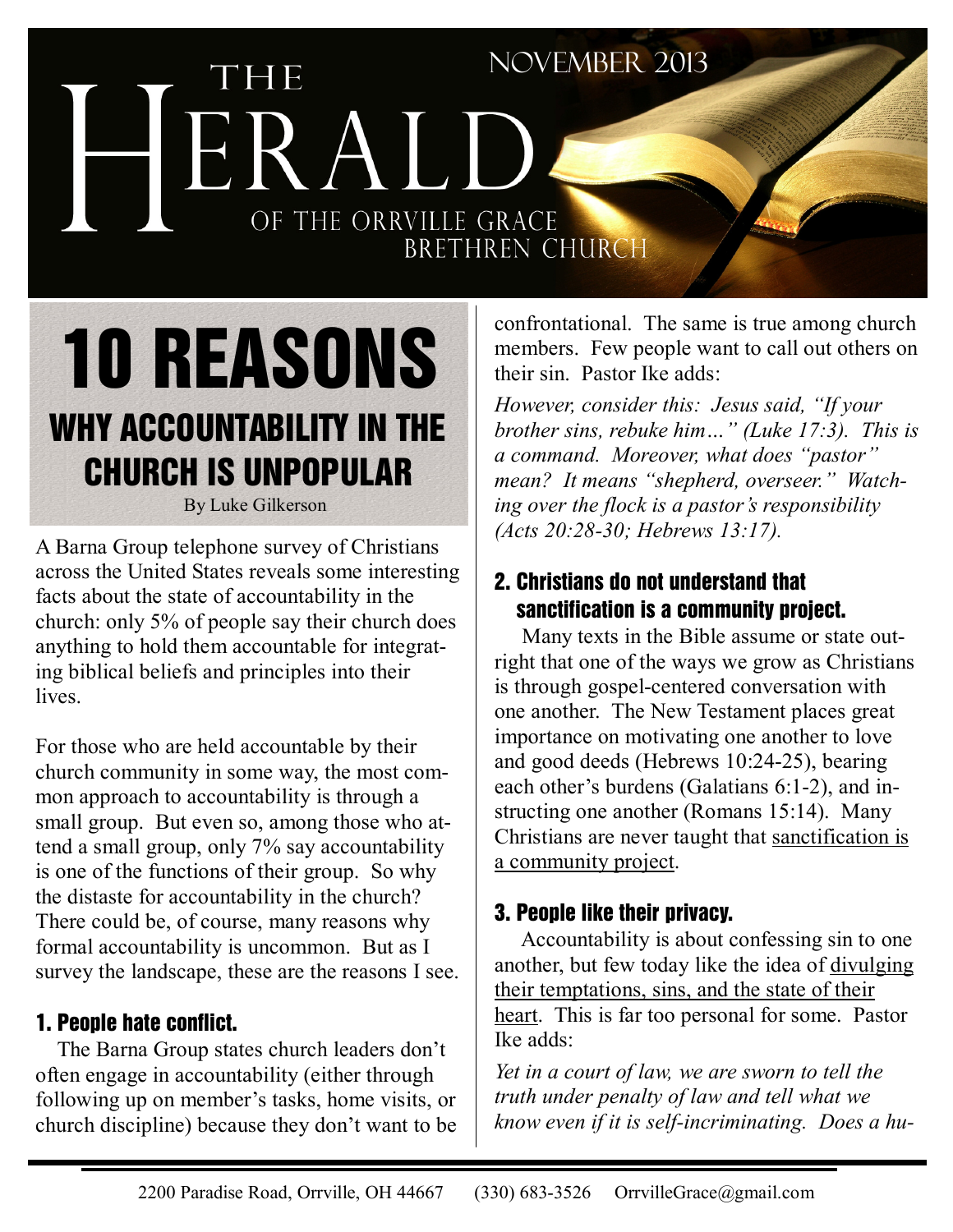*man court of law hold more authority than God? Does civil or criminal law hold more authority than the word of God?* 

#### 4. Christians are not taught (seriously) about biblical accountability.

 James 5:16 is not a suggestion but a command. "Confess your sins to one another and pray for one another, that you may be healed." Moreover, this is a command tied to our health as Christians. In this text, James mentions cases where personal sin leads to a serious physical or emotional illness; calling for the elders of the church to administer healing. Before we get to that point, however, we should be in the practice of the regular "preventative medicine" of confessing our sins to each other and praying for each other.

#### 5. Christians falsely believe accountability is only for behavior modification.

 Some reject the idea of accountability because they believe it is all about fear or shamebased change. Accountability for them is about staying away from certain taboo sins so they can avoid an awkward conversation in the future. But the Bible says there's a kind of conversation we can have that actually addresses the heart not just outward behavior (Hebrews 3:13).

#### 6. Some Christians have experienced unhelpful accountability.

 For some Christians, their accountability partners and groups simply did not "work" for them. They experienced no change. But what if we used this exercise for anything in which we engage: listening to sermons, praying together, taking communion, engaging in service projects? We don't give up on any of these things because at times they don't seem to "work." Rather, each time we strive to do them better, with a true heart, and with careful thought.

#### 7. Christians falsely believe accountability in the church is only a crutch for when things get really bad.

Often, we seek out accountability when things have come to a head in our lives; when we are facing a grave consequence. But the various "one anothers" of the New Testament are not just for those facing specific consequences for their sin; but for all Christians at all times.

#### 8. Christians are not discipled.

 Accountability makes most sense in a context of discipleship: being personally mentored, guided, and directed by spiritually mature individuals; and in the context of a community of disciples (Titus 2 for example). In a church culture that makes true disciples, accountability is the most natural thing in the world.

#### 9. Christians lack quality friendships.

 Accountability is also most natural in a gospel-centered friendship. We need the kind of friends mentioned in Proverbs: men and women who stick with us through thick and thin; who aren't afraid to confront us, and who compel us to do what is right. Accountability is not only giving an account of my sin to another, but receiving an account of God's grace in return from a Christian friend.

#### 10. Christians have not tasted gospel-center ed accountability in the church.

The gospel of Jesus Christ is what guides and protects good accountability. Informed by the gospel, a good accountability partner will not be condemning, but gracious. Informed by the gospel, a good accountability partner will treat sin seriously because Christ took it seriously. A good accountability partner will use eternal promises of the gospel to motivate us to a higher standard. As Christians, we need to be taught how to do this well. Pastor Ike adds:

*Who is discipling you? Who are you discipling?*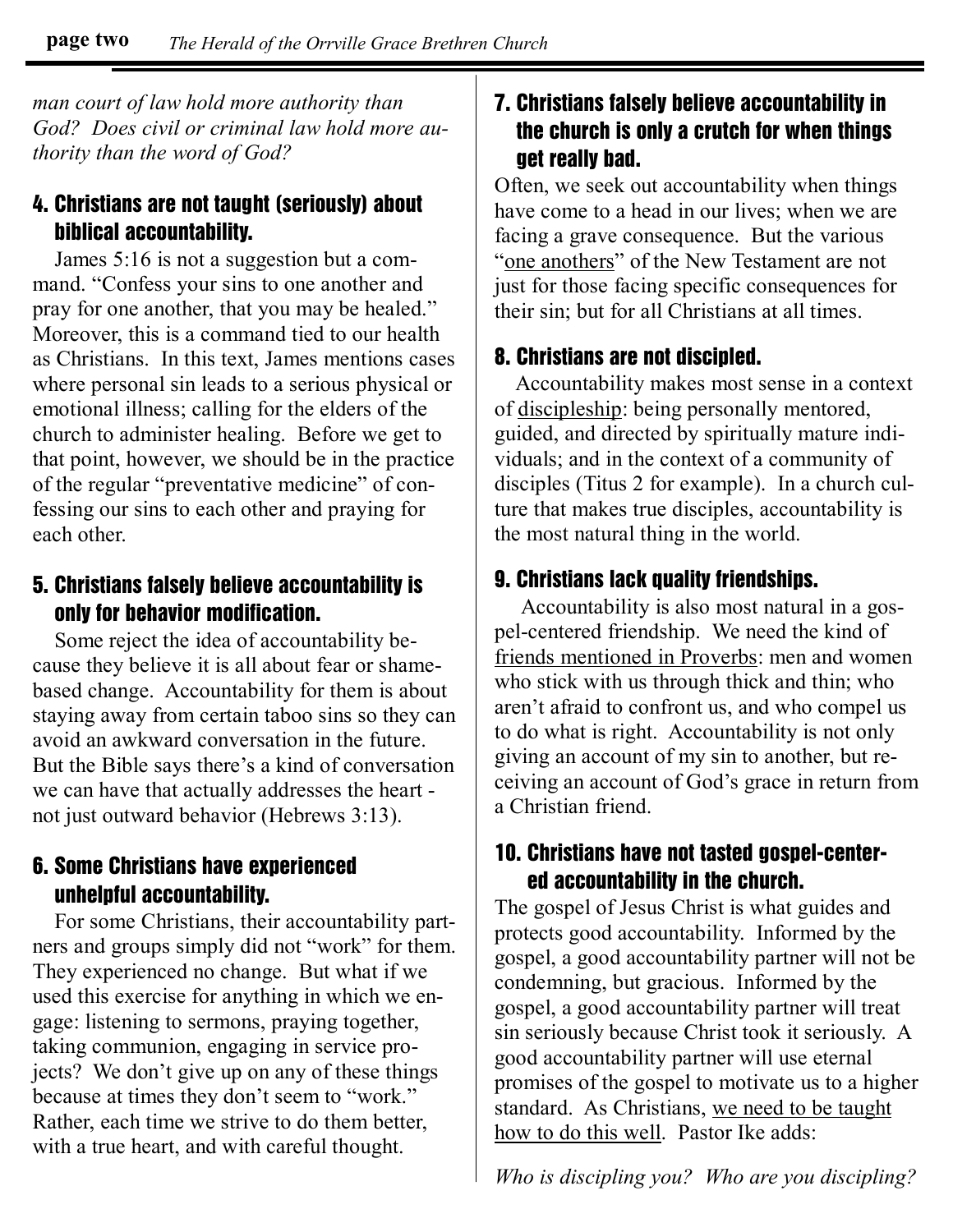## Wayumi Missions Retreat

February 28-March 1 held at New Tribes Mission in Jersey Shore, PA **Trip organized by Josh Miller and Pastor Chris Knight**

 Wayumi is a program that is run and operated by New Tribes Mission personnel for the purpose of exposing people of all ages to the work of reaching tribal people that have never heard the gospel of Jesus Christ. This weekend retreat experience is designed to give you a bird's eye view of the unreached people of the world. You will hear about what God is doing today to minister to unreached people groups through His Church; what missionaries experience as they teach unreached people groups; the major challenges of cross-cultural ministry – culture and language and all of the ministries involved in taking the Gospel to isolated people groups.

 I personally had the chance to spend a week at the New Tribes campus and participate in the Wayumi program. I thoroughly enjoyed my time there. The staff members are all extremely helpful and informative; the classes are infused with stories from the mission field and you get a chance to experience what it would be like trying to communicate with a tribal person for the first time knowing none of their language. - Josh Miller

If you are interested in attending the retreat please talk to Josh Miller

#### **Retreat is for ALL ages**  Children under the age of 13

must come with their parents

#### **\$69 per person**

(cost includes lodging and 6 meals) plus travel fee for those coming from Ohio



### Theology - Kid Style  $#2$

Dear God ... In bible times, did they really talk that fancy? - Jennifer

♦●♦

Dear God ... How come you did all those miracles in the old days and don't do any now? - Billy ♦●♦

Dear God ... Please send Dennis Clark to a different summer camp this year. - Peter

♦●♦

Dear God ... Maybe Cain and Abel would not kill each other so much if they each had their own rooms. It works out OK with me and my brother. - Larry

♦●♦

Dear God ... I keep waiting for spring, but it never did come yet. What's up? Don't forget. - Mark ♦●♦

Dear God ... If you watch in Church on Sunday, I will show you my new shoes.- Barbara

♦●♦ Dear God ... I am doing the best I can. Really. - Frank ♦●♦

Dear God ... My brother told me about how you are born, but it just doesn't sound right. What do you say? - Marsha

♦●♦

Dear God ... Is Reverend Coe a friend of yours or do you just know him through the business? - Donny

♦●♦

Dear God ... I do not think anybody could be a better God than you. Well, I just want you to know that. I am not just saying that because you are already God. - Charles

♦●♦

Dear God ... It is great the way you always get the stars in the right place. Why can't you do that with the moon? - Jeff